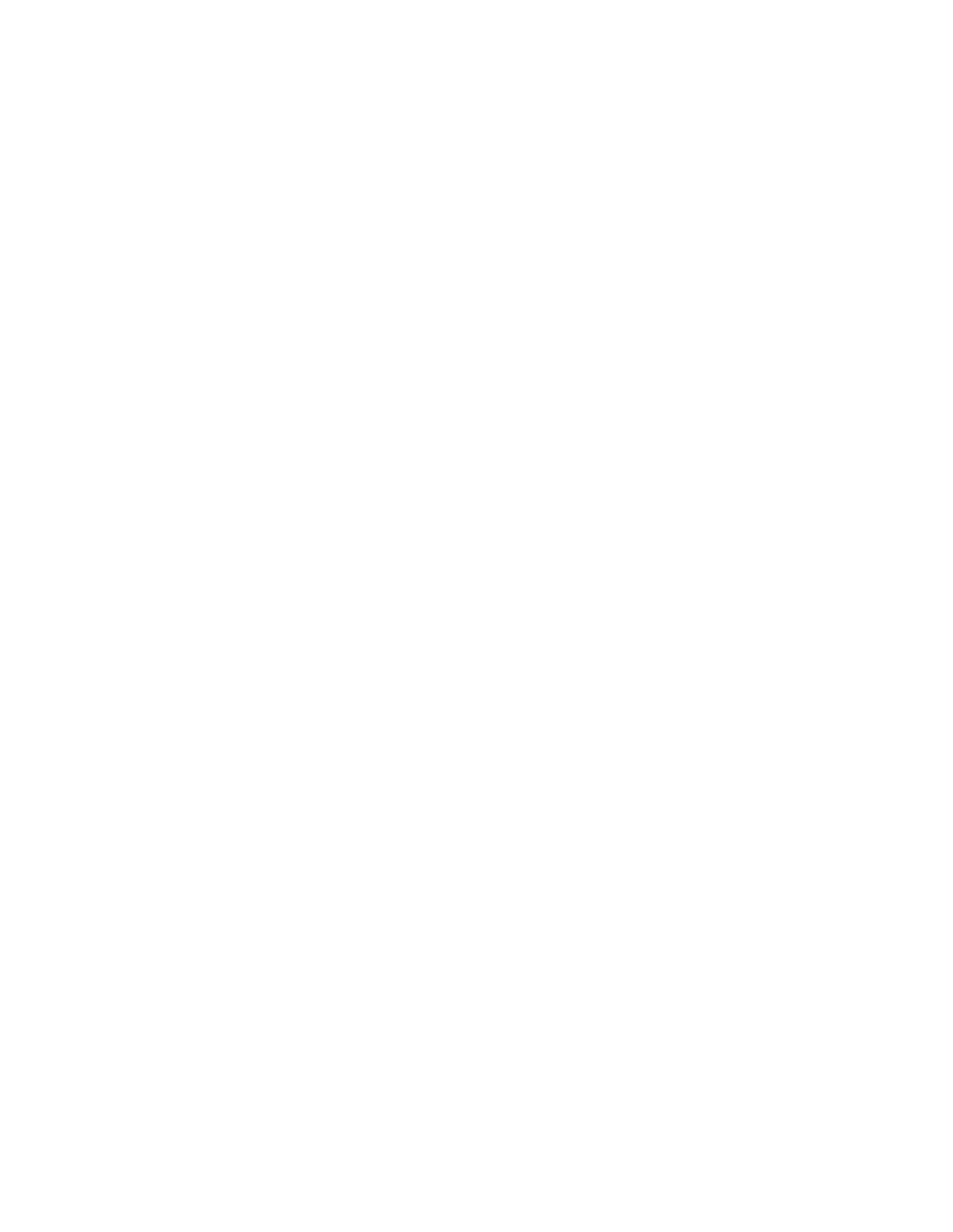#### IN THE UNITED STATES PATENT AND TRADEMARK OFFICE BEFORE THE TRADEMARK TRIAL AND APPEAL BOARD

 $\mathcal{Y}$  $\mathcal{Y}$  $\mathcal{E}$  $\mathcal{E}$ 

In the Matter of Registration No. 3458692 Date of Registration: July 1, 2008

| INTERCONTINENTAL PACKAGING CO. |             |
|--------------------------------|-------------|
|                                | Petitioner, |
|                                |             |
| VS.                            |             |
| ASM LIQUOR PTY LTD.            |             |
|                                | Registrant, |

Cancellation No.

**Assistant Commissioner for Trademarks** P.O. Box 1451 Alexandria, VA 22313-1451

#### PETITION FOR CANCELLATION

Petitioner, INTERCONTINENTAL PACKAGING CO. believes that it will be damaged by registration of the mark shown in Registration No. 3458692 and hereby Petitions to Cancel the same. As grounds for cancellation, Petitioner hereby alleges as follows:

Petitioner is a Minnesota Corporation having its principal place of business at  $1<sub>1</sub>$ 1999 Shepard Road, St. Paul, MN 55116.

Upon information and belief, ASM LIQUOR PTY LTD. ("Registrant") is a  $\overline{2}$ . Partnership organized and existing under the laws of the Country of Australia with its address at 128 Johnston Street, Unit 5, Annandale, Sydney, Australia.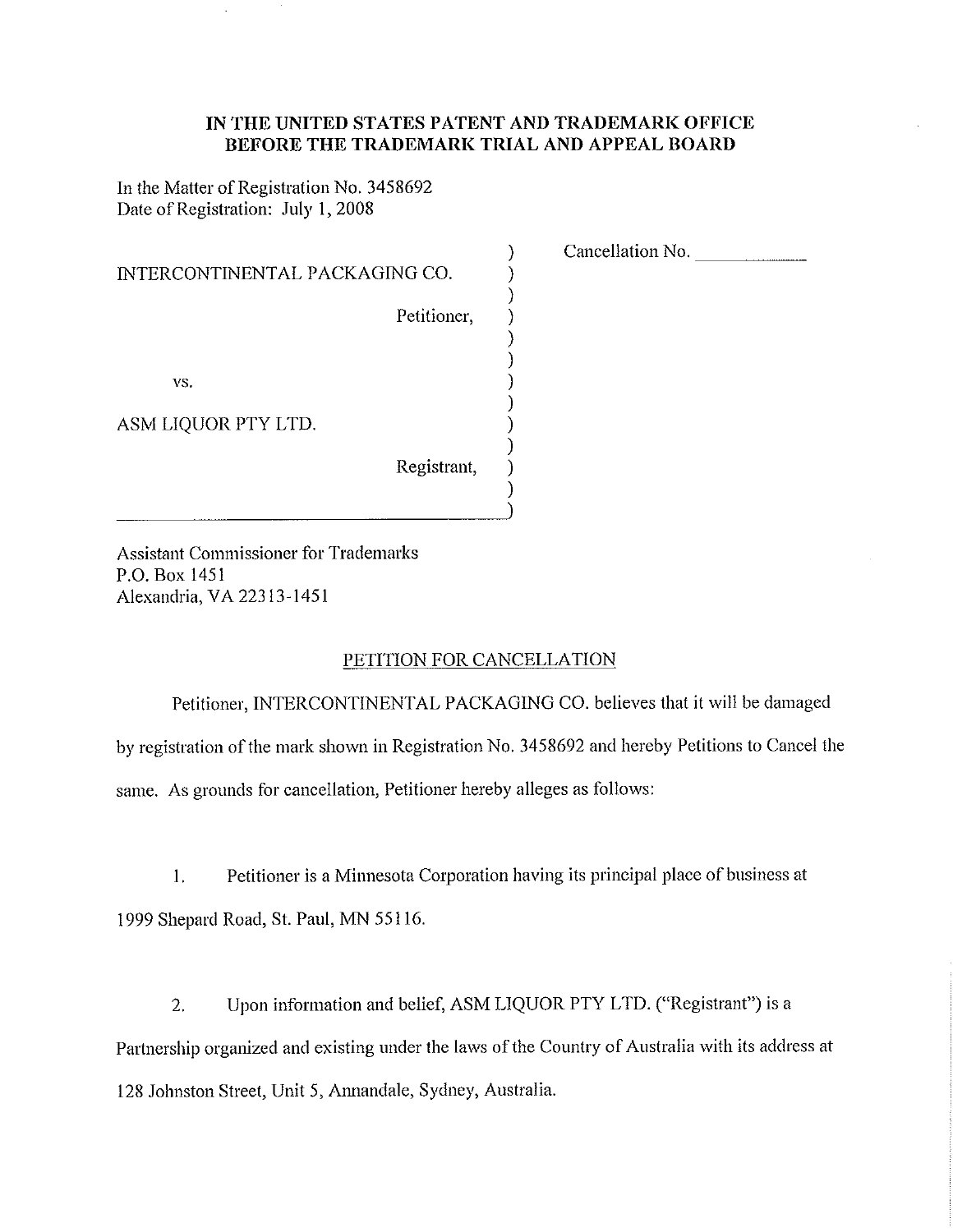3. Registrant has obtained a registration for KINKYLUX RUM for rum claiming a first date of use in commerce of January 12, 2006.

4. Petitioner is the owner of U.S. trademark Application Serial No. 85212918 for KINKY filed on January 7, 2011 for distilled spirits and liqueurs in Class 33.

5. Petitioner is being harmed by the Registration because the USPTO Examining Attorney has refused the Application for registration on the grounds that the Application is likely to be confused with the prior pending Registration.

6. Registration No. 3458692 was obtained fraudulently in that the Statement of Use filed by the Registrant, under notice of Section 1001 of Title 18 of the United States Code, stated that the mark was in use in commerce. The statement was false in that the mark was not in use in the commerce in, or with, the United States by Registrant or any related company, license or predecessor in interest of Registrant. Said statement was made by an authorized agent of Registrant with the knowledge and belief that the statement was false. Said false statement was made with the intent to induce authorized agents of the U.S. Patent and Trademark Office to grant said registration, and, reasonably relying upon the truth of said false statements, the U.S. Patent and Trademark Office did, in fact, grant said registration.

Registration No. 3458692 was obtained fraudulently in that, the Statement of Use, 7. under notice of Section 1001 of the Title 18 of the United States Code, stated that the specimen submitted in support of the Statement of Use showed the mark as used in commerce. Said statement was false in that the specimens were not used by Registrant, or any related company, licensee or predecessor in interest of Registrant, in commerce in or with the United States. Said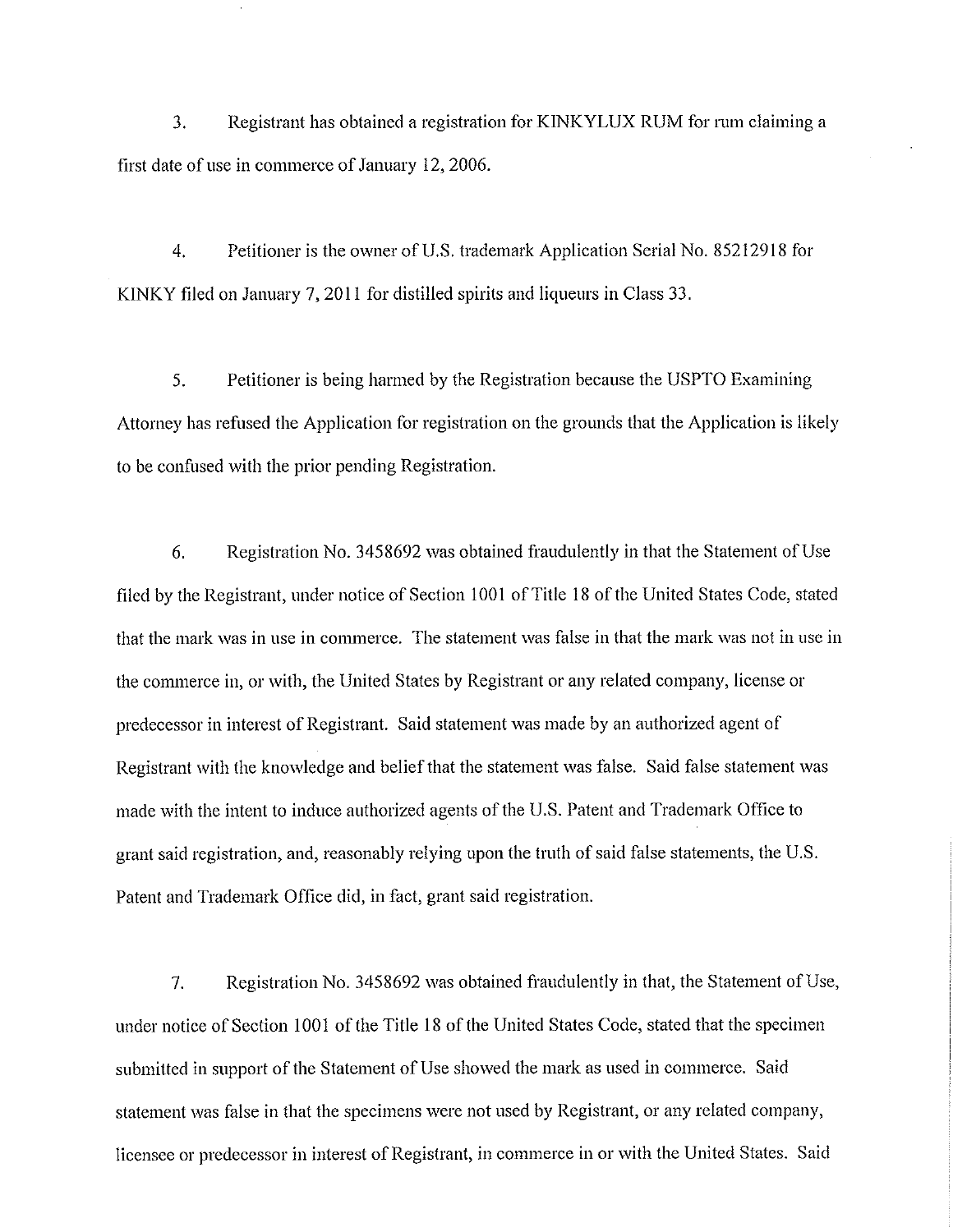false statement was made with the intent to induce authorized agents of the U.S. Patent and Trademark Office to grant said registration, and, reasonably relying upon the truth of said false statements, the U.S. Patent and Trademark Office did, in fact, grant said registration.

Petitioner is damaged and will continue to be damaged because Registrant's 8. KINKYLUX mark stands as a bar to Petitioner's ability to federally register and protect its KINKY mark.

WHEREFORE, Opposer prays that this Petition for Cancellation of Registration No. 3458692 be granted resulting in judgment effecting the cancellation of the Registration.

Dated: September 30, 2011

Respectfully Submitted,

BUCHMAN LAW FIRM, LLP Attorneys/for Petitioner

By. Parifette R. Carey

510 Thornall Street, Suite 200 Edison, NJ 08837  $(732)$  632-6060